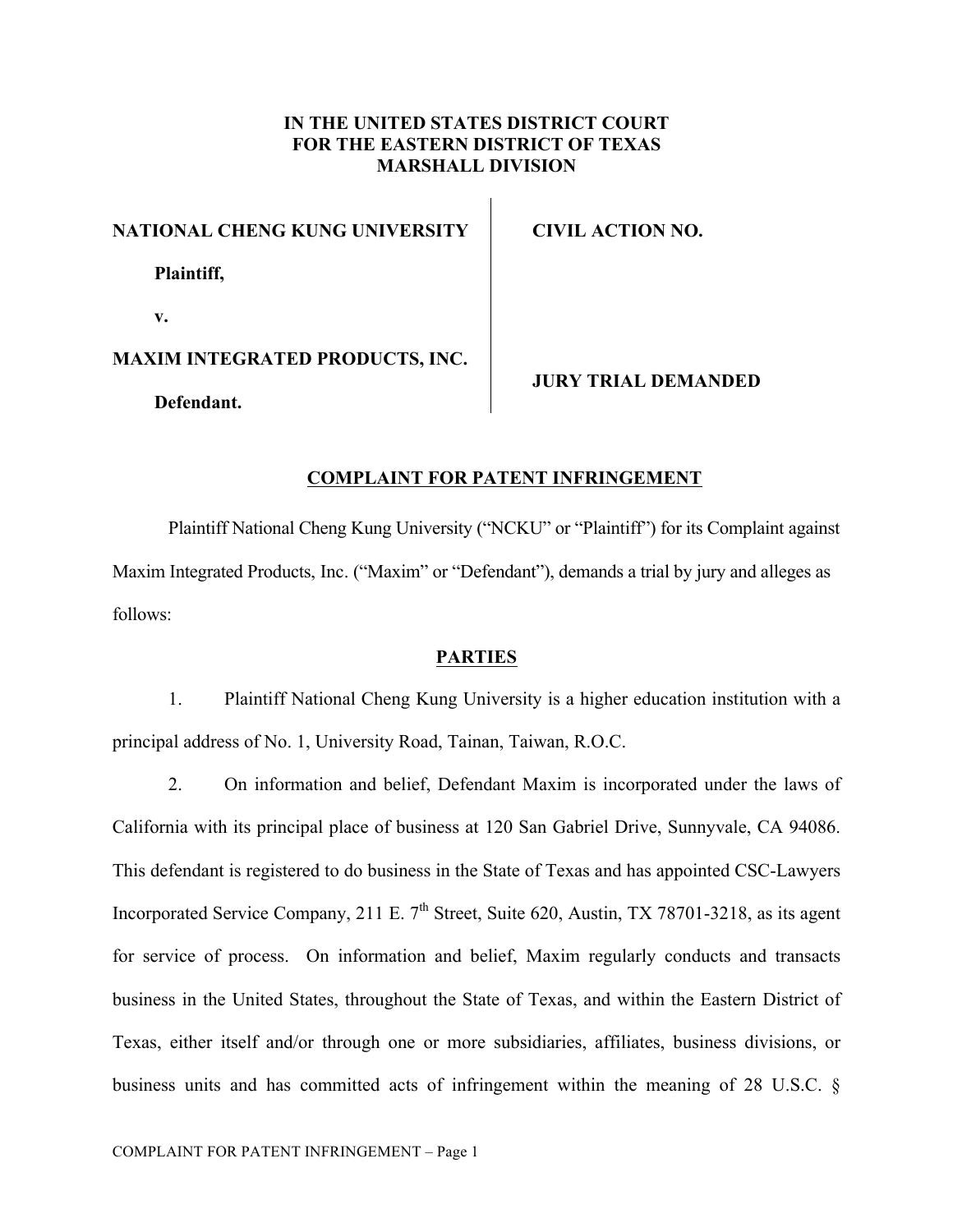1400(b). Defendant Maxim has sales offices and design centers in at least Austin, Texas, Dallas, Texas, and San Antonio, Texas.

#### **JURISDICTION AND VENUE**

3. This action arises under the Patent Laws of the United States, namely, 35 U.S.C. §§ 1 et seq. This Court has exclusive subject matter jurisdiction over this action pursuant to 28 U.S.C. §§ 1331 and 1338(a).

4. Venue is proper in this district under 28 U.S.C. §§ 1391(b)(2) and (c) and/or 1400(b). On information and belief, Maxim has transacted business in this district, and has committed acts of patent infringement in this district, by the making, using, selling and/or offering for sale products infringing products.

5. On information and belief, Maxim is subject to this Court's general and specific personal jurisdiction because: Maxim has minimum contacts within the State of Texas and the Eastern District of Texas and, pursuant to due process and/or the Texas Long Arm Statute, Maxim has purposefully availed itself of the privileges of conducting business in the State of Texas and in the Eastern District of Texas; Maxim regularly conducts and solicits business within the State of Texas and within the Eastern District of Texas; and causes of action arise directly from Maxim's business contacts and other activities in the State of Texas and in the Eastern District of Texas.

## **COUNT I INFRINGEMENT OF U.S. PATENT NO. 7,561,078**

6. NCKU is the owner of all rights, title and interest to United States Patent No. 7,561,078 ("the '078 Patent") entitled "System and Method for Encoding a Data Set." The '078 Patent was issued on July 14, 2009 after a full and fair examination by the United States Patent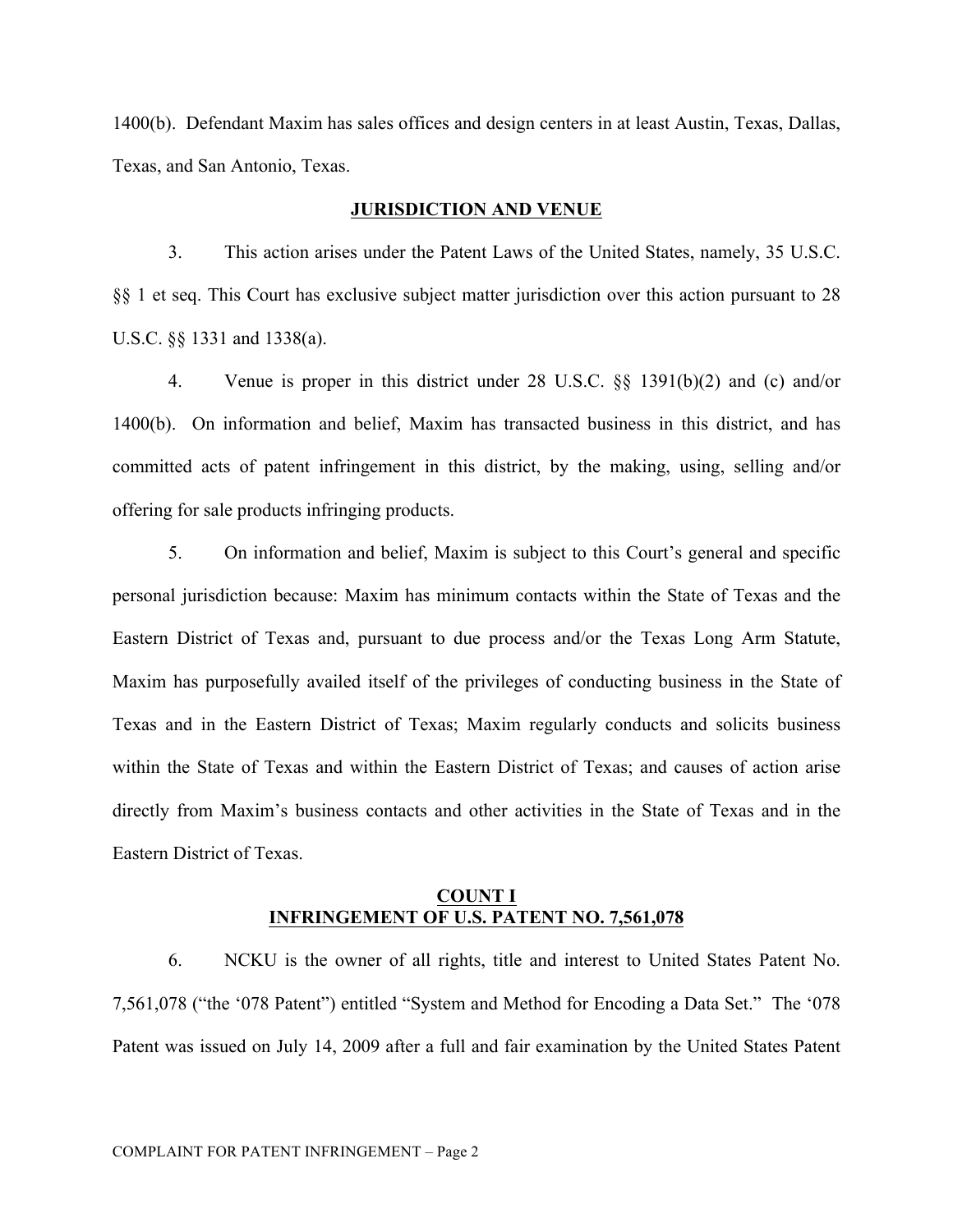and Trademark Office. The application leading to the '078 Patent was filed on November 9, 2007. Attached as Exhibit "A" is a copy of the '078 Patent.

7. The '078 Patent is generally directed to an encoding system for data set, particularly for a video data set.

8. On information and belief, Maxim has been and now is infringing the '078 Patent in the State of Texas, in this judicial district, and elsewhere in the United States by making, using, importing, selling or offering to sell devices used to determine the similarity between an input speech data and sample speech date ouch devices that incorporate methods, and system units according to the '078 Patent. On information and belief, examples of Maxim products that infringe the '078 Patent include, but are not limited to, all Maxim products using block-oriented motion compensation video as embodied in the ITU-T H. 264 Standard, including the H.264 Video Codec System-on-chip (SoC) ICs. Maxim is thus liable for infringement of the '078 Patent pursuant to 35 U.S.C. § 271.

9. To the extent that facts learned in discovery show that Maxim's infringement of the '078 Patent is or has been willful, NCKU reserves the right to request such a finding at time of trial.

10. As a result of Maxim's infringement of the '078 Patent, NCKU has suffered monetary damages in an amount not yet determined, and will continue to suffer damages in the future unless Maxim's infringing activities are enjoined by this Court.

11. Unless a permanent injunction is issued enjoining Maxim and its agent, servants, employees, representatives, affiliates, and all others acting on or in active concert therewith from infringing the '078 Patent, NCKU will be greatly and irreparably harmed.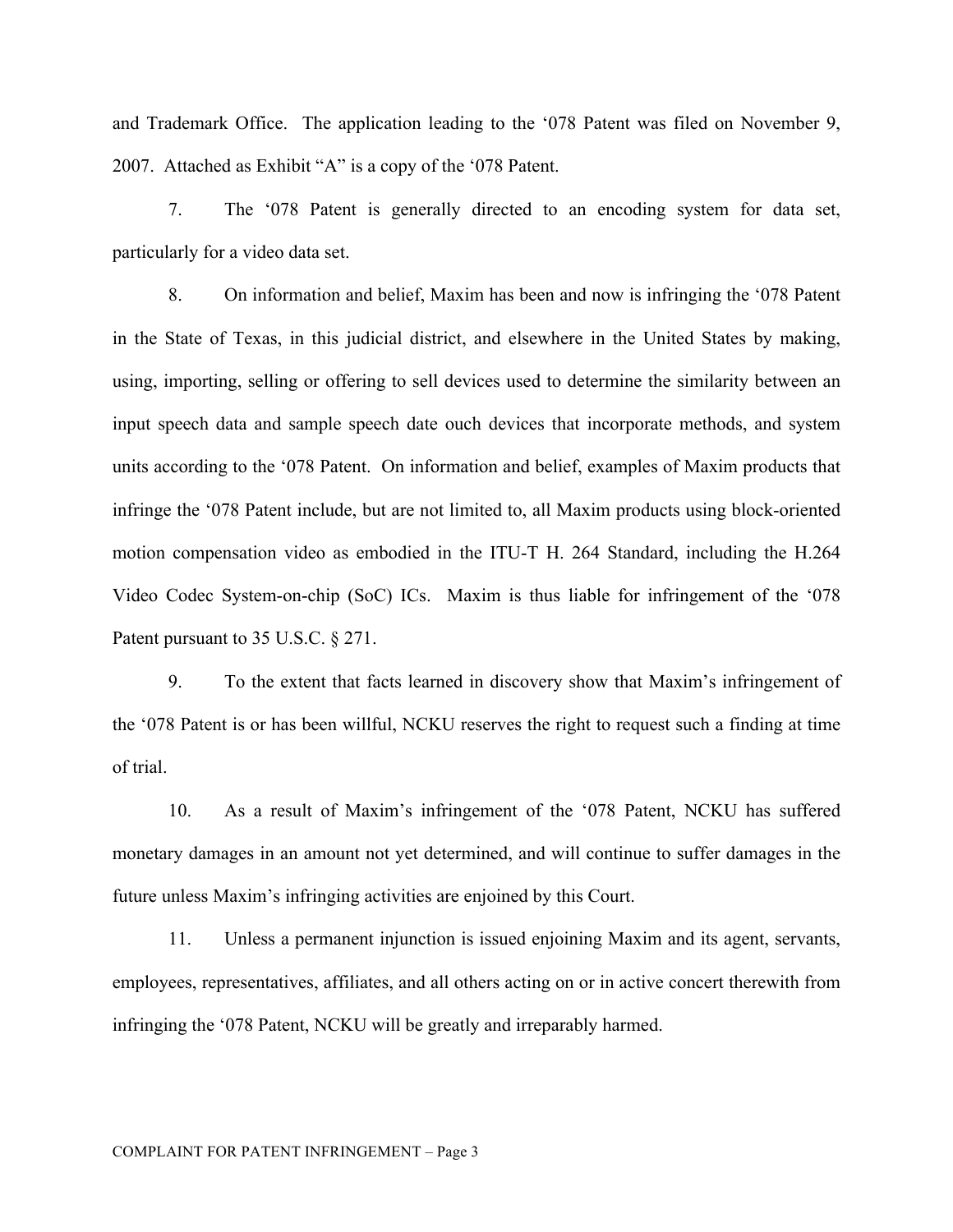## **PRAYER FOR RELIEF**

WHEREFORE, NCKU respectfully requests that this Court enter:

A. A judgment in favor of NCKU that Maxim has infringed the '078 Patent, and that such infringement was willful;

B. A permanent injunction enjoining Maxim and its officers, directors, agents, servants, affiliates, employees, divisions, branches, subsidiaries, parents, and all others acting in active concert therewith from infringing the '078 Patent;

C. A judgment and order requiring Maxim to pay NCKU its damages, costs, expenses, and prejudgment and post-judgment interest for Maxim infringement of the '078 Patent as provided under 35 U.S.C. § 284;

D. An award to NCKU for enhanced damages resulting from the knowing, deliberate, and willful nature of Defendant's prohibited conduct with notice being made at least as early as the date of the filing of this Complaint, as provided under 35 U.S.C. § 284;

E. A judgment and order finding that this is an exceptional case within the meaning of 35 U.S.C. § 285 and awarding to NCKU its reasonable attorneys' fees; and

**F.** Any and all other relief to which NCKU may show itself to be entitled.

## **DEMAND FOR JURY TRIAL**

NCKU, under Rule 38 of the Federal Rules of Civil Procedure, requests a trial by jury of any issues so triable by right.